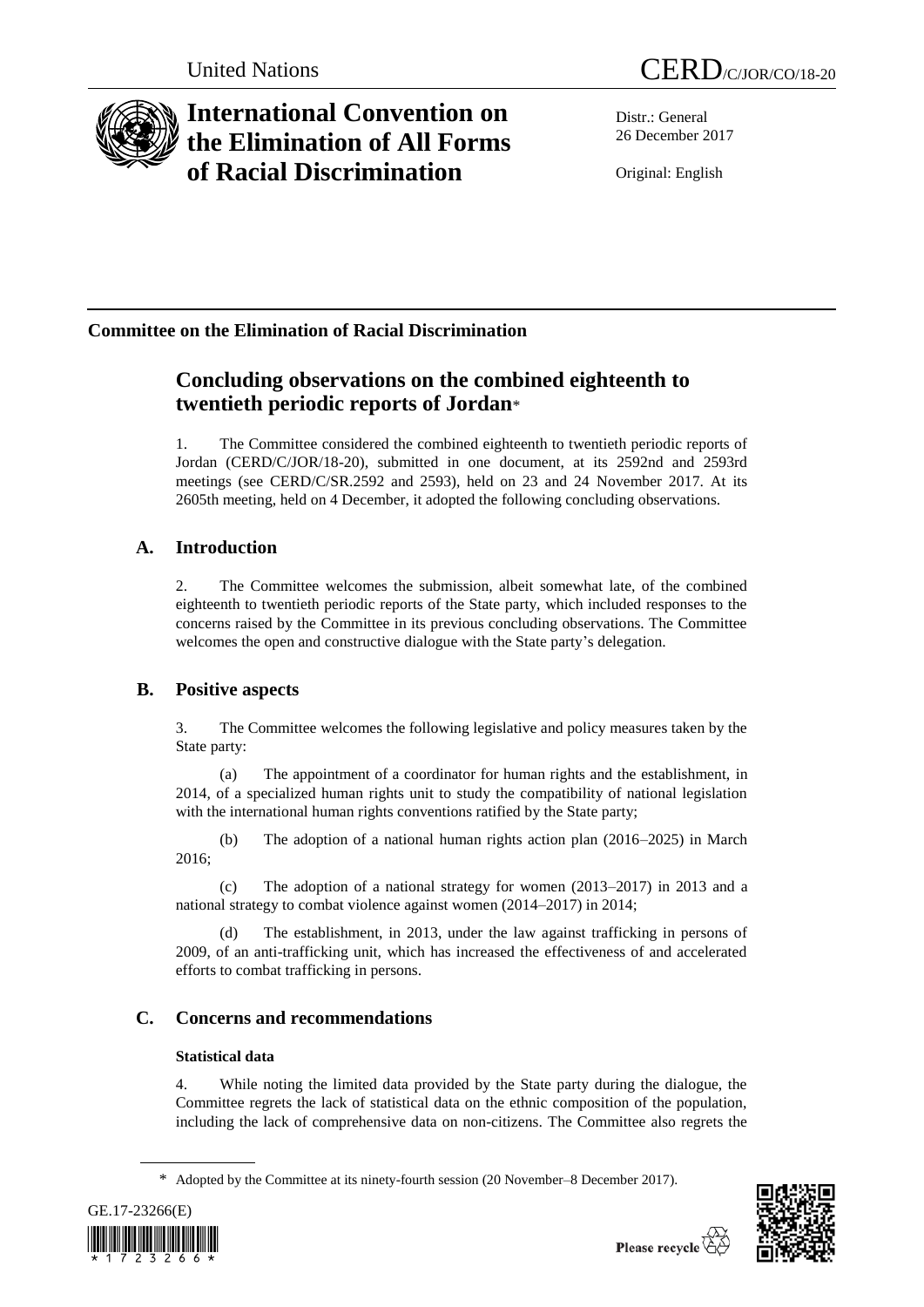absence of data on the enjoyment of economic, social and cultural rights by the various ethnic groups in the State party, as requested by the Committee in its previous concluding observations (CERD/C/JOR/CO/13-17, para. 7), the current representation of ethnic groups in public and political life and the ethnic make-up of the prison population (arts. 1 and 5).

5. **Recalling paragraphs 10–12 of its guidelines for reporting under the Convention (CERD/C/2007/1), the Committee recommends that the State party provide statistical data in its next periodic report on:**

The ethnic composition of the population, disaggregated in the manner **specified in article 1 (1) of the Convention, on the basis of self-identification of ethnic groups, including data on non-citizens such as migrants, refugees, asylum seekers and stateless persons;**

(b) **The enjoyment of economic, social and cultural rights by ethnic groups, so as to provide an empirical basis for evaluating the equal enjoyment of rights under the Convention;**

(c) **The representation of ethnic groups in public and political life and the ethnic make-up of the prison population.** 

#### **National human rights institution**

6. The Committee welcomes the information that, in 2016, the National Centre for Human Rights was again accredited with "A" status by the Global Alliance of National Human Rights Institutions, but regrets that the Centre seems to lack sufficient resources to carry out its mandate (art. 2).

7. **The Committee recommends that the State party ensure that the National Centre for Human Rights is provided with sufficient human and financial resources to effectively and independently discharge its mandate, in accordance with the principles relating to the status of national institutions for the promotion and protection of human rights (the Paris Principles).** 

#### **Prohibition of racial discrimination**

8. The Committee notes the information provided by the State party that it is bound by the definition of racial discrimination contained in the Convention, which takes precedence over domestic law. However, the Committee is concerned that the lack of a specific domestic legislative prohibition of direct and indirect racial discrimination in the State party may be impeding the implementation of the Convention. The Committee is further concerned at the lack of information on measures taken to bring existing laws into line with the Convention (art. 1).

9. **Reiterating its previous concluding observations (CERD/C/JOR/CO/13–17, para. 8), the Committee recommends that the State party enact comprehensive domestic legislation prohibiting direct and indirect racial discrimination, in line with the Convention, including all prohibited grounds of discrimination as specified in article 1. The Committee also recommends that the State party ensure that existing domestic legislation is fully in line with the Convention.** 

#### **Hate speech**

10. The Committee reiterates its concern at the lack of measures taken to bring some of the provisions of the Penal Code into line with article 4 of the Convention. The Committee also regrets the lack of comprehensive information on the implementation and impact of any provisions prohibiting hate speech (art. 4).

11. **The Committee reiterates its previous concluding observations (CERD/C/JOR/CO/13–17, para. 10). Recalling its general recommendations No. 7 (1985) relating to the implementation of article 4 of the Convention, No. 8 (1990) concerning the interpretation and application of article 1 (1) and (4) of the Convention, No. 15 (1993) on article 4 of the Convention and No. 35 (2013) on**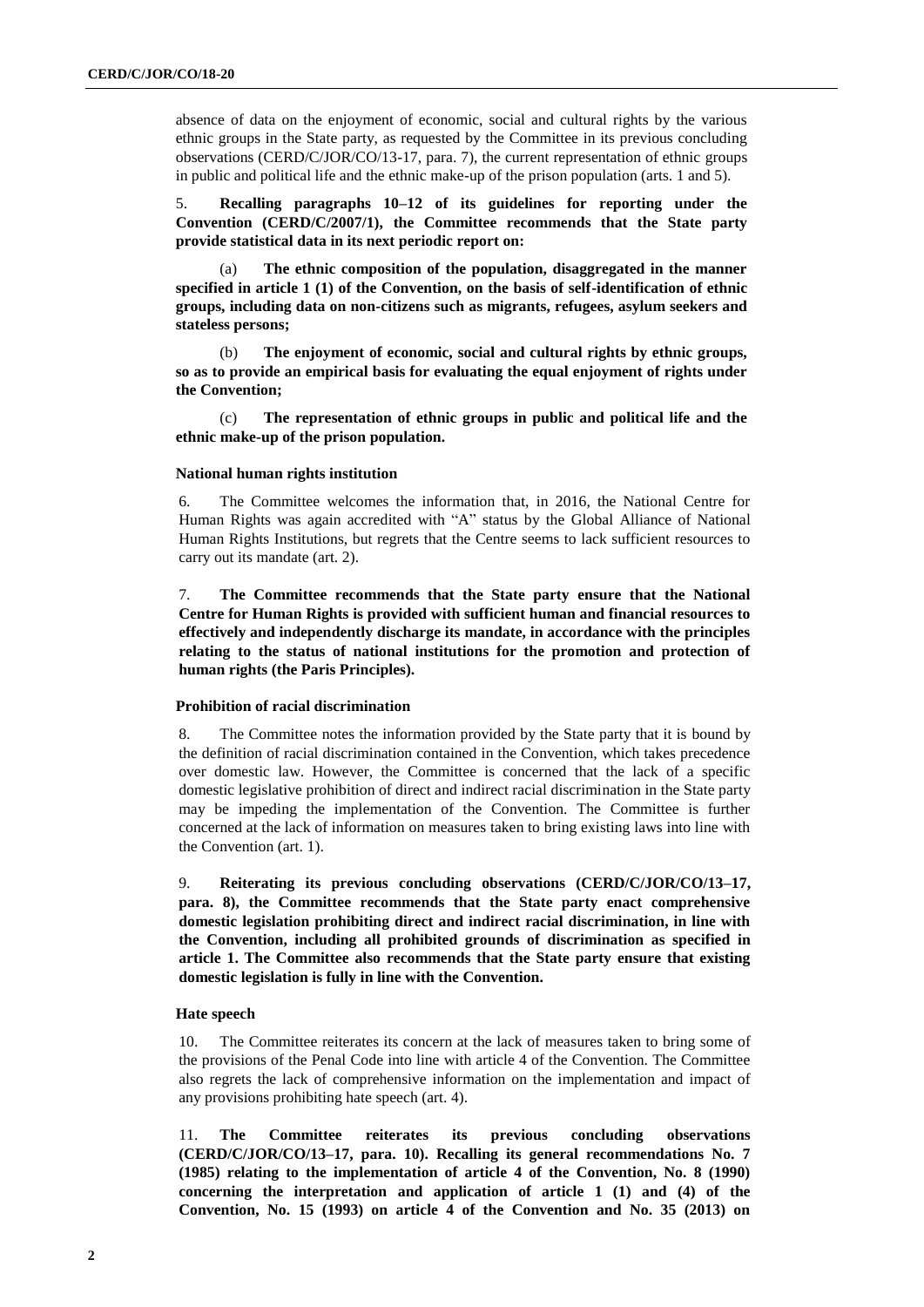**combating racist hate speech, the Committee urges the State party to ensure that its Penal Code is fully in line with article 4 of the Convention**. **The Committee recommends that, in its next periodic report, the State party provide detailed information, including judicial decisions, related to the implementation of domestic legislation on hate speech.**

#### **Complaints of racial discrimination**

12. While noting that the Convention can be invoked in domestic courts, the Committee regrets that the State did not provide any information on whether the Convention has served as the legal basis for court decisions. The Committee is concerned at the lack of information on complaints of racial discrimination and reminds the State party that a low number of complaints does not signify the absence of racial discrimination in the State party, but may, rather, signify that barriers exist with regard to invoking the rights under the Convention before the domestic courts, including lack of public awareness of those rights and of the methods available for seeking judicial remedies (arts. 6–7).

#### 13. **The Committee recommends that the State party:**

(a) **Provide detailed information in its next periodic report on cases in which the Convention has been invoked before the domestic courts and detailed information, including statistical data, on the number and types of complaints of racial discrimination, hate crimes and hate speech in the State party, the number of prosecutions and convictions of perpetrators, disaggregated by the age, gender and ethnic origin of the victims, and information on compensation granted to victims;** 

(b) **Provide training programmes for law enforcement officials, prosecutors, judges and other public officials on the identification and registration of incidents of racial discrimination;**

(c) **Undertake public education campaigns specifically on the rights under the Convention, on how those rights can be invoked before the courts and on how to file complaints of racial discrimination;** 

(d) **Ensure that mechanisms for the registration of complaints are administered in a manner that is easily accessible to all victims of racial discrimination.** 

#### **Situation of persons of Palestinian origin**

14. The Committee, taking note of the information provided by the State party, remains deeply concerned at:

(a) The reported continued practice of withdrawal of nationality from persons of Palestinian origin from the Occupied Palestinian Territory, in the light of its previous recommendation (CERD/C/JOR/CO/13–17, para. 12), and at the lack of information on the consequences of such measures for these persons in terms of the enjoyment of their rights under the Convention;

(b) The continued reports of discrimination and barriers faced by Jordanian nationals of Palestinian origin with regard to access to housing, employment, education, health care and social services;

(c) The substandard living conditions in some refugee camps, such as the Jarash camp, and the challenges faced by the residents of that camp in seeking employment or improving their economic and living conditions;

(d) The reported difficulties that the State party's large population of Palestinian origin continues to experience in relation to participation in political life and decisionmaking processes (art. 5).

15. **Reiterating its previous concluding observations (CERD/C/JOR/CO/13–17, paras. 12–13), the Committee urges the State party to:**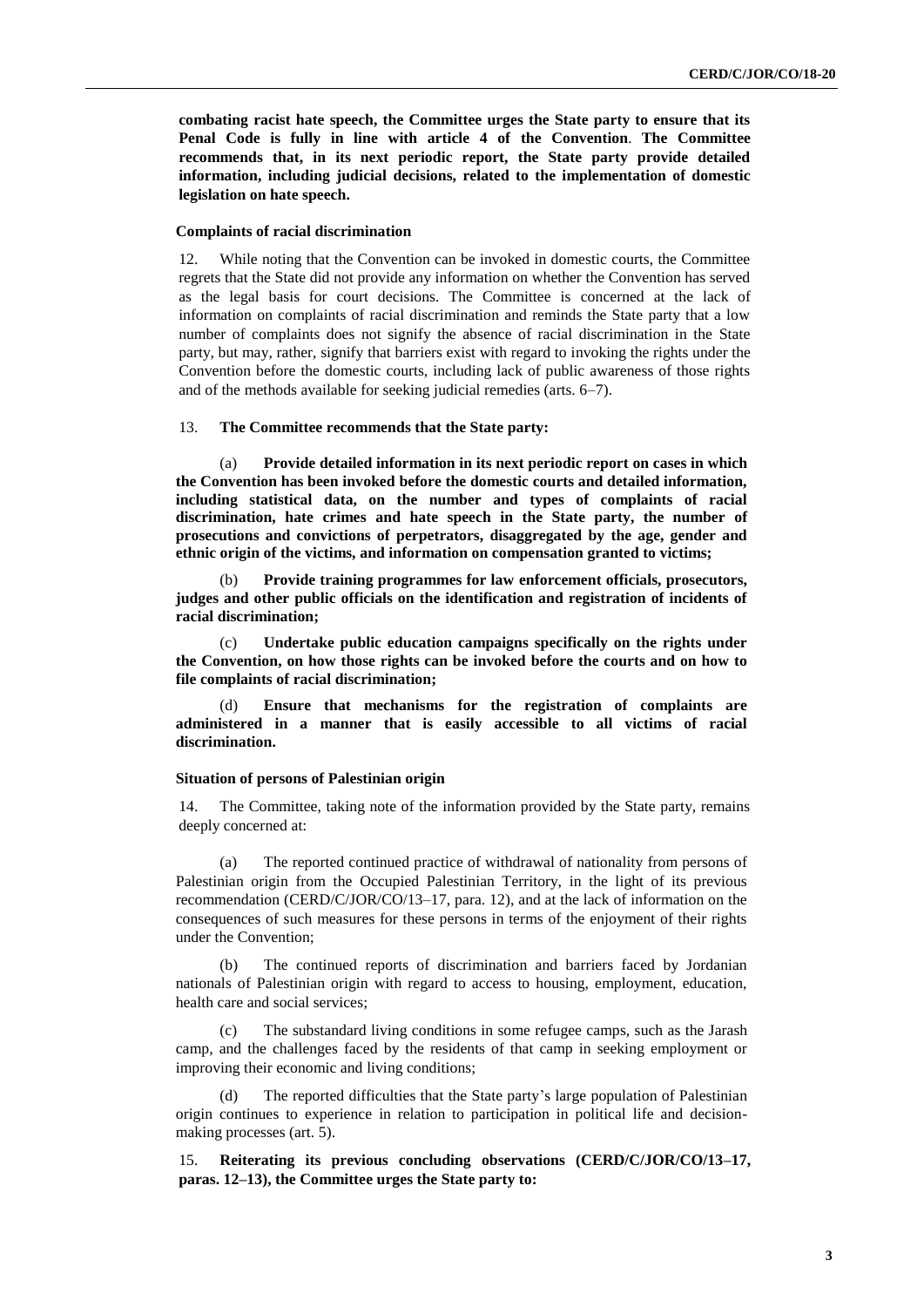(a) **Put an end to the withdrawal of nationality from persons from the Occupied Palestinian Territory and restore the nationality of those who have been affected by that practice. Provide detailed information in its next periodic report on the legal status of persons who have had their nationality withdrawn and the consequences with regard to the enjoyment of their rights under the Convention;** 

(b) **Eliminate barriers and ensure access to housing, employment, education, health care and social services for Jordanian nationals of Palestinian origin, without discrimination;**

(c) **Work with the United Nations Relief and Works Agency for Palestine Refugees in the Near East and other partners to improve the living conditions in refugee camps such as the Jarash camp and take measures to increase employment opportunities for persons living in those camps;**

(d) **Enhance the participation of Jordanians of Palestinian origin in political life and decision-making processes, including through the use of special measures, bearing in mind general recommendation No. 32 (2009) on the meaning and scope of special measures in the Convention.** 

#### **Situation of Syrian refugees and asylum seekers**

16. The Committee commends the State party for the efforts made to accommodate the large influx of refugees and asylum seekers from the Syrian Arab Republic and recognizes the challenges it has faced. The Committee is, however, concerned at reports that:

(a) At times, the border with the Syrian Arab Republic has been closed, leaving Syrian refugees and asylum seekers stranded without food, water or medical supplies;

(b) Palestinian refugees from the Syrian Arab Republic are reportedly being denied entry into Jordan and cases of refoulement of some Palestinian refugees from the Syrian Arab Republic continue to come to light;

(c) Thousands of Syrian children remain without access to education, with many of them facing labour exploitation;

(d) Syrian refugee women and girls are reported to experience widespread domestic violence and to be the victims of trafficking in persons for the purposes of sexual exploitation and forced marriage;

(e) Syrian refugees and asylum seekers and their children remain vulnerable to statelessness, exploitation and abuse (art. 5).

17. **Reiterating its previous concluding observations (CERD/C/JOR/CO/13-17, paras. 12–13), the Committee urges the State party to:**

(a) **Enable access to its territory for persons in need of international protection. Work with international partners to facilitate the delivery of food, water and medical supplies to individuals fleeing conflict in areas near the border;** 

(b) **End the denial of entry to Palestinian refugees and asylum seekers from the Syrian Arab Republic on the basis of their Palestinian origin. Ensure compliance with the principle of non-refoulement in the case of all refugees and asylum seekers, including those of Palestinian origin, and enact procedural safeguards against refoulement, with effective oversight and remedies;**

(c) **Increase its efforts to ensure that all Syrian refugee children have access to education and ensure the protection of Syrian children from labour exploitation;** 

(d) **Inform refugees and asylum seekers of services available to assist them in finding shelter and accessing justice for gender-based violence. Step up preventive efforts and investigations and prosecutions of perpetrators of gender-based violence;** 

(e) **Strengthen its efforts to combat trafficking in persons, including Syrian refugee women and girls. Train law enforcement officials and border and security**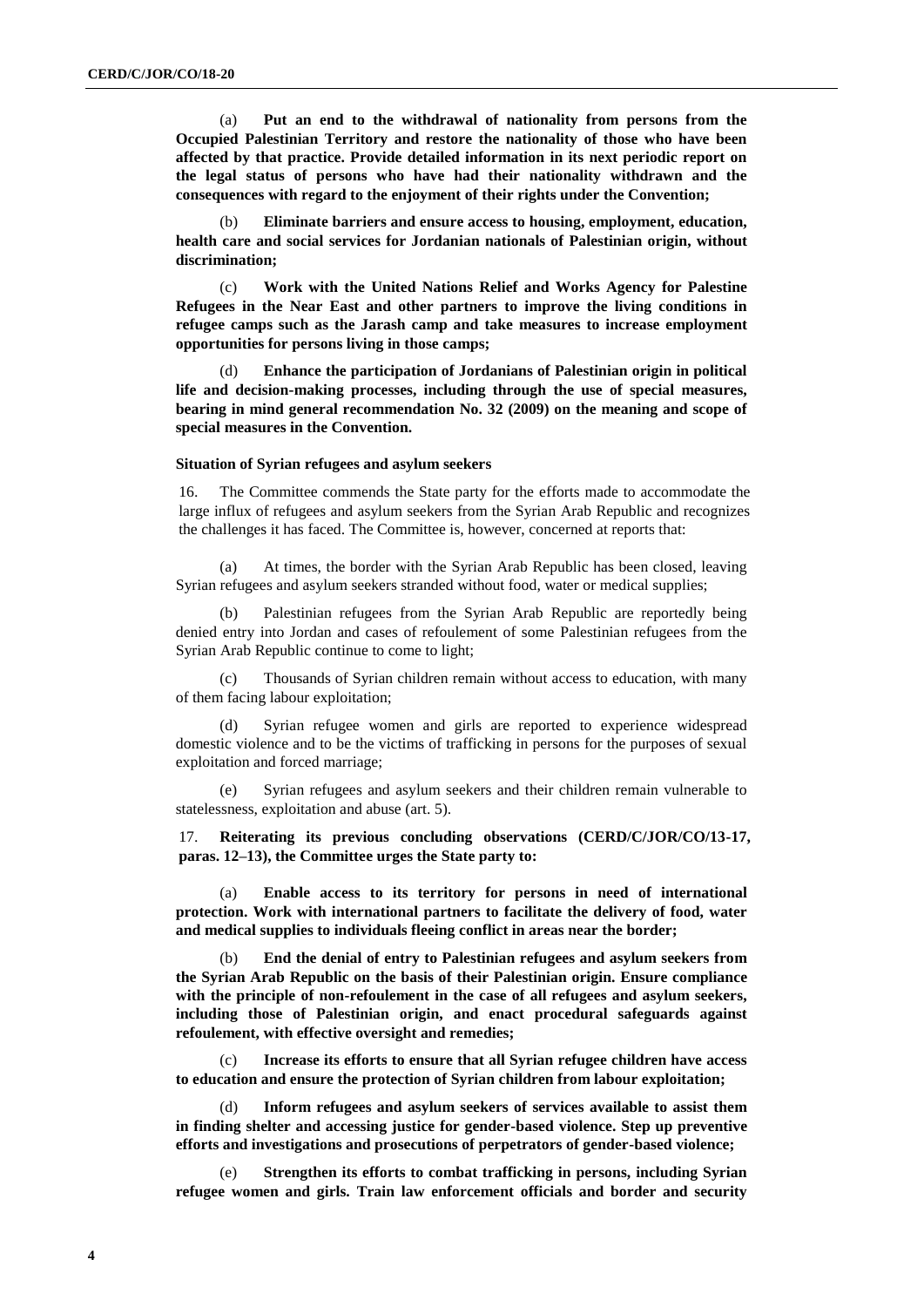**guards to better identify and assist victims of trafficking. Consider creating a national strategy to combat trafficking in persons, with related guidelines and procedures;** 

Take measures to prevent statelessness and protect vulnerable **individuals from exploitation and abuse. Ensure the proper registration of the births of children of Syrian refugees and asylum seekers and provide the necessary identity documentation. Consider acceding to the 1954 Convention relating to the Status of Stateless Persons and the 1961 Convention on the Reduction of Statelessness;**

Provide detailed information in its next periodic report on the actual **enjoyment by Syrian refugees and asylum seekers of the rights set out in the Convention.**

#### **Sponsorship system**

18. The Committee notes the explanation given by the delegation concerning the absence of references to a sponsorship system in its laws and regulations. However, the Committee is deeply concerned by reports, including from the Special Rapporteur on trafficking in persons, especially women and children (see A/HRC/32/41/Add.1, paras. 7 and 22), that the sponsorship system for foreign migrant workers continues to result in employers having excessive control over foreign migrant workers, rendering them vulnerable to trafficking, abuse and exploitative working conditions, with little recourse. The Committee regrets the lack of information provided by the State party on measures to end the sponsorship system (arts. 5–6).

19. **The Committee supports the recommendations contained in the report of the Special Rapporteur on trafficking in persons, especially women and children (A/HRC/32/41/Add.1), and urges the State party to end the sponsorship system and to ensure that domestic labour legislation is applied to foreign migrant workers and that they are issued with residence permits. The Committee recommends that the State party enact and implement policies to protect foreign workers and ensure full access to complaint mechanisms and appropriate remedies for any foreign worker facing abuse or exploitation. The Committee requests the State party to provide detailed information in its next periodic report on the status of the process of abolition of the de facto sponsorship system, enforcement mechanisms to ensure an end to this system, the implementation and impact of protective measures for foreign workers and the outcome of legal proceedings engaged against those who abuse foreign domestic workers.**

#### **Situation of foreign domestic workers**

20. Despite the State party's efforts to regulate the field of employment of foreign domestic workers, the Committee remains concerned by reports of violations of the rights of the workers by both agencies, at the level of recruitment, and employers and regrets the reported lack of regular monitoring to ensure that the necessary protection is provided. The Committee is concerned that labour laws and policies are not enforced on a sufficiently regular basis to protect foreign domestic workers, as reported by the Special Rapporteur on trafficking in persons, especially women and children (see A/HRC/32/41/Add.1, para. 31). The Committee remains deeply concerned that foreign domestic workers continue to face abusive and exploitative working conditions, including the non-payment of wages, long working hours, the confiscation of their passports, restrictions on their freedom of movement, physical and verbal abuse and sexual exploitation. The Committee is further concerned that some foreign domestic workers who have attempted to report abuse to the police have reportedly been returned to their employers, imprisoned or deported (art. 5).

21. **The Committee reiterates the recommendations of the Special Rapporteur on trafficking in persons, especially women and children (see A/HRC/32/41/Add.1, paras. 88–94), and recommends that the State party:**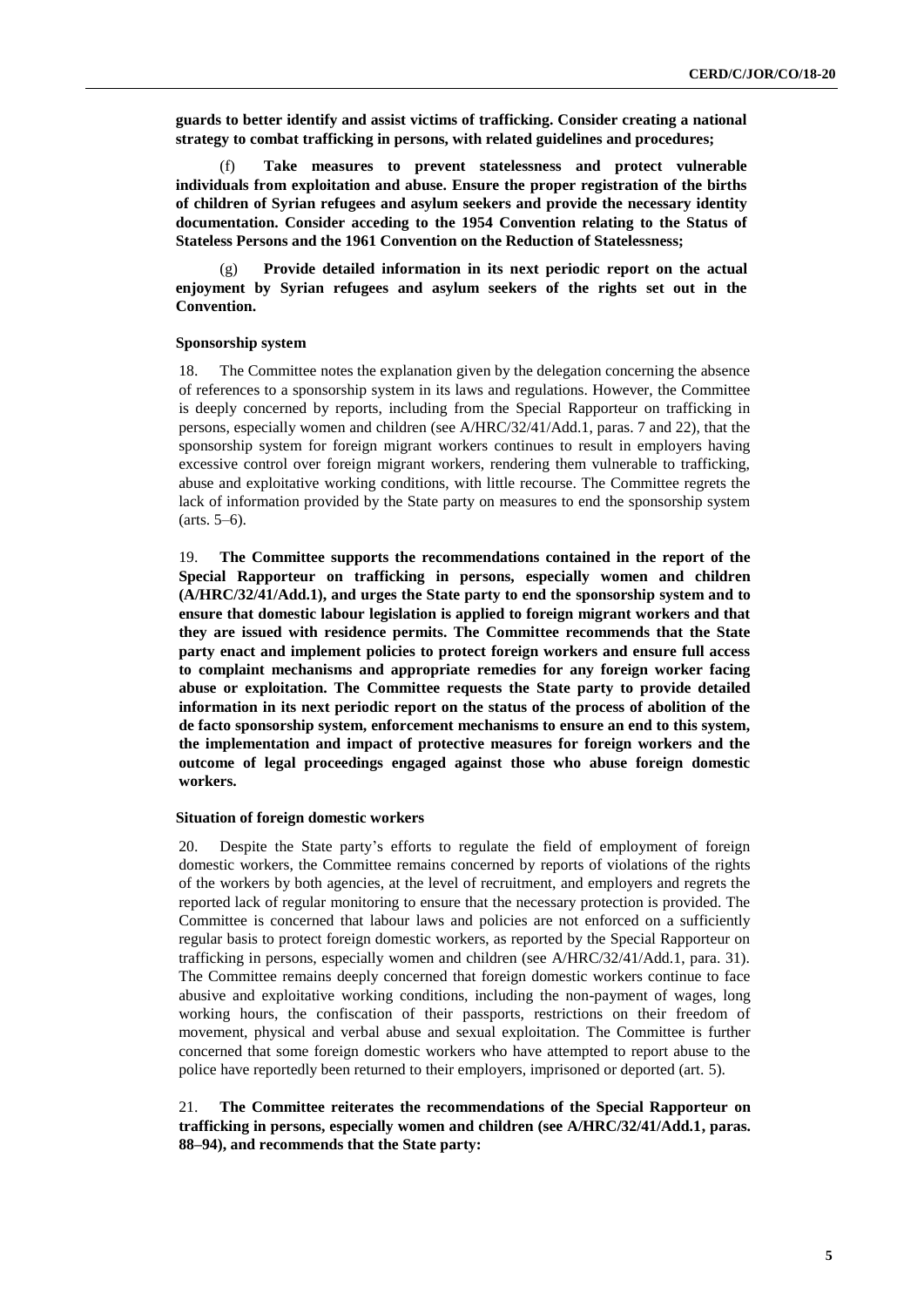(a) **Ensure that labour laws and policies are regularly enforced, without exception, to protect foreign domestic workers from abuse and exploitation, from the moment of their recruitment until their return to their country of origin;**

(b) **Ensure protection and access to complaint mechanisms, judicial recourse and shelters for all victims of abusive and exploitative labour practices;** 

Ratify the Domestic Workers Convention, 2011 (No. 189), of the **International Labour Organization;** 

(d) **Provide detailed information in its next periodic report on the implementation and impact of laws and policies to protect foreign domestic workers from exploitative labour practices.** 

#### **Nationality law**

22. While noting that Council of Ministers decree No. 6415 of 2014 makes provision for a number of benefits for children of Jordanian women married to non-nationals, the Committee regrets that, under the Jordanian Nationality Act (law No. 6 of 1954), citizenship is still not granted to these children, negatively affecting their rights and freedoms. Moreover, the Committee is concerned that article 8 of the Act discriminates against foreign nationals who are married to Jordanian men with regard to the period of time that must elapse before they can apply for nationality, which is determined on the basis of whether the foreign national is of Arab or non-Arab ethnicity (arts. 2 and 5).

23. **Recalling its general recommendation No. 30 (2004) on discrimination against non-citizens, especially paragraph 16 on reducing statelessness, in particular among children, the Committee recommends that the State party bring its legislation into line with the Convention and, to this end, amend the Jordanian Nationality Act (law No. 6 of 1954) to eliminate provisions that discriminate against non-Arab spouses of Jordanian citizens and to include provisions allowing all Jordanian women to transmit their citizenship to their children from birth, without discrimination.**

#### **Situation of the Dom/Roma**

24. The Committee regrets the lack of information on the situation of the Dom/Roma in the State party, in particular on their ability to access rights under the Convention (art. 5).

25. **In the light of its general recommendation No. 27 (2000) on discrimination against Roma, the Committee recommends that the State party ensure that the Dom/Roma have full access to economic, social and cultural rights and requests that it provide information on the situation of the Dom/Roma in its next periodic report.**

#### **Training courses on racial discrimination**

26. The Committee is concerned at the lack of detailed information and statistics on training courses conducted for law enforcement officials, judges, lawyers and representatives of State bodies, local government entities and associations on the rights enshrined in the Convention and the impact of such training courses on the elimination of racial discrimination (art. 7).

27. **The Committee recommends that the State party conduct training courses for law enforcement officials, judges, lawyers and State officials on the rights enshrined in the Convention, including specialized training courses on the prevention of racial discrimination. The Committee requests that the State party provide updated, detailed information and statistics in its next periodic report on such training courses and their impact on efforts to eliminate racial discrimination in the State party.**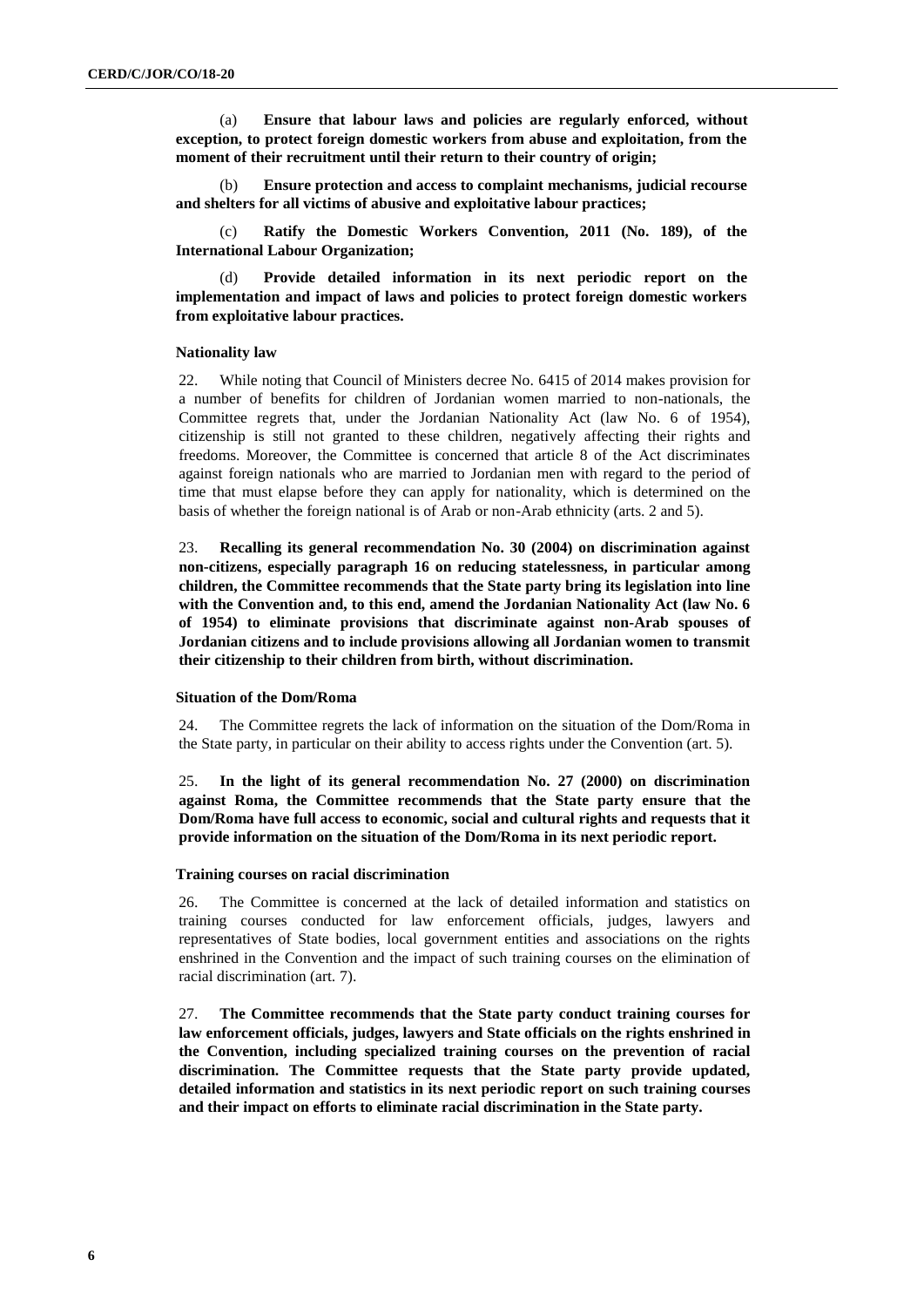#### **D. Other recommendations**

#### **Ratification of other treaties**

28. **Bearing in mind the indivisibility of all human rights, the Committee encourages the State party to consider ratifying those international human rights treaties that it has not yet ratified, in particular treaties with provisions that have direct relevance to communities that may be subjected to racial discrimination, including the International Convention on the Protection of the Rights of All Migrant Workers and Members of their Families, the International Convention for the Protection of All Persons from Enforced Disappearance, the 1951 Convention relating to the Status of Refugees and the 1967 Protocol relating to the Status of Refugees.**

#### **Follow-up to the Durban Declaration and Programme of Action**

29. **In the light of its general recommendation No. 33 (2009) on the follow-up to the Durban Review Conference, the Committee recommends that, when implementing the Convention in its domestic legal order, the State party give effect to the Durban Declaration and Programme of Action, adopted in September 2001 by the World Conference against Racism, Racial Discrimination, Xenophobia and Related Intolerance, taking into account the outcome document of the Durban Review Conference, held in Geneva in April 2009. The Committee requests that the State party include in its next periodic report specific information on action plans and other measures taken to implement the Durban Declaration and Programme of Action at the national level.** 

#### **International Decade for People of African Descent**

30. **In the light of General Assembly resolution 68/237, in which the Assembly proclaimed 2015–2024 the International Decade for People of African Descent, and resolution 69/16 on the programme of activities for the implementation of the Decade, the Committee recommends that the State party prepare and implement a suitable programme of measures and policies. The Committee requests that the State party include in its next periodic report precise information on the concrete measures adopted in that framework, taking into account its general recommendation No. 34 (2011) on racial discrimination against people of African descent.** 

#### **Consultations with civil society**

31. **The Committee recommends that the State party continue consulting and increasing its dialogue with civil society organizations working in the area of human rights protection, in particular those working to combat racial discrimination, in connection with the preparation of the next periodic report and in follow-up to the present concluding observations.**

#### **Amendment to article 8 of the Convention**

32. **The Committee recommends that the State party ratify the amendment to article 8 (6) of the Convention adopted on 15 January 1992 at the fourteenth meeting of States parties to the Convention and endorsed by the General Assembly in its resolution 47/111.** 

#### **Declaration under article 14 of the Convention**

33. **The Committee encourages the State party to make the optional declaration provided for in article 14 of the Convention recognizing the competence of the Committee to receive and consider individual communications.**

#### **Common core document**

34. **The Committee encourages the State party to update its common core document, which dates to 1994, in accordance with the harmonized guidelines on**